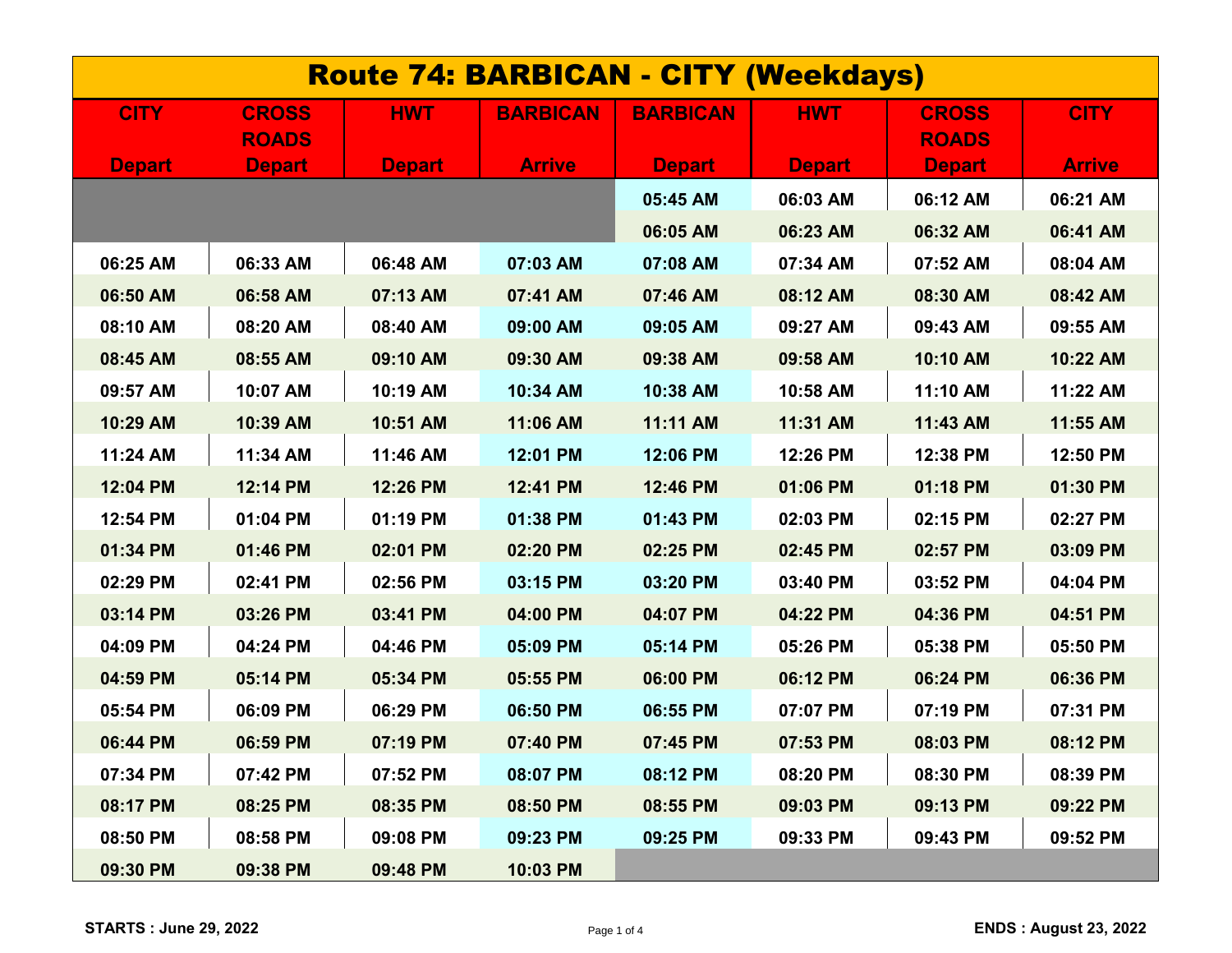| <b>Route 74: BARBICAN - CITY (Saturdays)</b> |                              |               |                 |                 |               |                              |               |  |
|----------------------------------------------|------------------------------|---------------|-----------------|-----------------|---------------|------------------------------|---------------|--|
| <b>CITY</b>                                  | <b>CROSS</b><br><b>ROADS</b> | <b>HWT</b>    | <b>BARBICAN</b> | <b>BARBICAN</b> | <b>HWT</b>    | <b>CROSS</b><br><b>ROADS</b> | <b>CITY</b>   |  |
| <b>Depart</b>                                | <b>Depart</b>                | <b>Depart</b> | <b>Arrive</b>   | <b>Depart</b>   | <b>Depart</b> | <b>Depart</b>                | <b>Arrive</b> |  |
| 06:00 AM                                     | 06:07 AM                     | 06:15 AM      | 06:26 AM        | 06:29 AM        | 06:39 AM      | 06:46 AM                     | 06:58 AM      |  |
| 06:30 AM                                     | 06:38 AM                     | 06:47 AM      | 07:00 AM        | 07:03 AM        | 07:15 AM      | 07:22 AM                     | 07:34 AM      |  |
| 07:05 AM                                     | 07:14 AM                     | 07:23 AM      | 07:36 AM        | 07:39 AM        | 07:51 AM      | 07:58 AM                     | 08:10 AM      |  |
| 07:40 AM                                     | 07:49 AM                     | 07:58 AM      | 08:11 AM        | 08:14 AM        | 08:26 AM      | 08:33 AM                     | 08:45 AM      |  |
| 08:15 AM                                     | 08:24 AM                     | 08:33 AM      | 08:46 AM        | 08:49 AM        | 09:01 AM      | 09:10 AM                     | 09:26 AM      |  |
| 08:50 AM                                     | 08:59 AM                     | 09:08 AM      | 09:21 AM        | 09:24 AM        | 09:38 AM      | 09:47 AM                     | 10:03 AM      |  |
| 09:28 AM                                     | 09:38 AM                     | 09:48 AM      | 10:01 AM        | 10:04 AM        | 10:18 AM      | 10:27 AM                     | 10:43 AM      |  |
| 10:06 AM                                     | 10:16 AM                     | 10:26 AM      | 10:39 AM        | 10:42 AM        | 10:56 AM      | 11:05 AM                     | 11:21 AM      |  |
| 10:44 AM                                     | 10:54 AM                     | 11:04 AM      | 11:17 AM        | 11:20 AM        | 11:34 AM      | 11:43 AM                     | 11:59 AM      |  |
| 11:22 AM                                     | 11:32 AM                     | 11:42 AM      | 11:55 AM        | 11:58 AM        | 12:12 PM      | 12:20 PM                     | 12:32 PM      |  |
| 12:00 PM                                     | 12:10 PM                     | 12:24 PM      | 12:39 PM        | 12:42 PM        | 12:56 PM      | 01:04 PM                     | 01:16 PM      |  |
| 12:38 PM                                     | 12:52 PM                     | 01:06 PM      | 01:21 PM        | 01:24 PM        | 01:38 PM      | 01:46 PM                     | 01:58 PM      |  |
| 01:20 PM                                     | 01:34 PM                     | 01:48 PM      | 02:03 PM        | 02:06 PM        | 02:20 PM      | 02:28 PM                     | 02:40 PM      |  |
| 02:02 PM                                     | 02:16 PM                     | 02:30 PM      | 02:45 PM        | 02:48 PM        | 03:02 PM      | 03:10 PM                     | 03:22 PM      |  |
| 02:44 PM                                     | 02:58 PM                     | 03:12 PM      | 03:27 PM        | 03:30 PM        | 03:44 PM      | 03:52 PM                     | 04:04 PM      |  |
| 03:26 PM                                     | 03:40 PM                     | 03:54 PM      | 04:09 PM        | 04:12 PM        | 04:27 PM      | 04:35 PM                     | 04:45 PM      |  |
| 04:08 PM                                     | 04:20 PM                     | 04:32 PM      | 04:50 PM        | 04:53 PM        | 05:08 PM      | 05:16 PM                     | 05:26 PM      |  |
| 04:50 PM                                     | 05:02 PM                     | 05:14 PM      | 05:32 PM        | 05:35 PM        | 05:50 PM      | 05:58 PM                     | 06:08 PM      |  |
| 05:32 PM                                     | 05:44 PM                     | 05:56 PM      | 06:14 PM        | 06:17 PM        | 06:32 PM      | 06:40 PM                     | 06:50 PM      |  |
| 06:14 PM                                     | 06:26 PM                     | 06:38 PM      | 06:56 PM        | 06:59 PM        | 07:14 PM      | 07:22 PM                     | 07:32 PM      |  |
| 06:56 PM                                     | 07:08 PM                     | 07:20 PM      | 07:38 PM        | 07:41 PM        | 07:56 PM      | 08:04 PM                     | 08:12 PM      |  |
| 07:38 PM                                     | 07:50 PM                     | 08:02 PM      | 08:12 PM        | 08:20 PM        | 08:30 PM      | 08:37 PM                     | 08:45 PM      |  |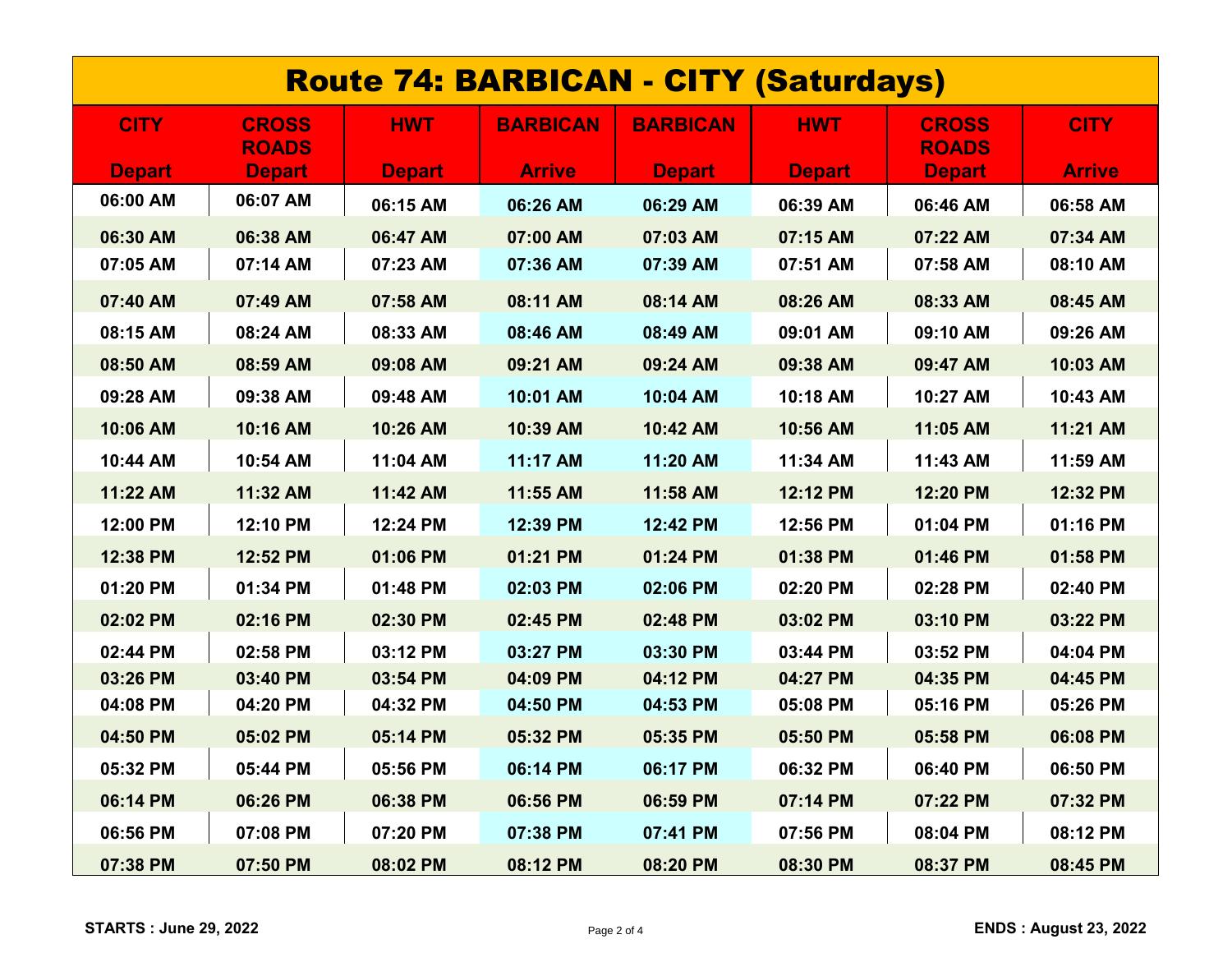| 08:20 PM                                   | 08:29 PM                     | 08:38 PM      | 08:48 PM        | 09:00 PM        | 09:10 PM      | 09:17 PM                     | 09:25 PM      |  |  |
|--------------------------------------------|------------------------------|---------------|-----------------|-----------------|---------------|------------------------------|---------------|--|--|
| 09:00 PM                                   | 09:09 PM                     | 09:18 PM      | 09:28 PM        |                 |               |                              |               |  |  |
| <b>Route 74: BARBICAN - CITY (Sundays)</b> |                              |               |                 |                 |               |                              |               |  |  |
| <b>CITY</b>                                | <b>CROSS</b><br><b>ROADS</b> | <b>HWT</b>    | <b>BARBICAN</b> | <b>BARBICAN</b> | <b>HWT</b>    | <b>CROSS</b><br><b>ROADS</b> | <b>CITY</b>   |  |  |
| <b>Depart</b>                              | <b>Depart</b>                | <b>Depart</b> | <b>Arrive</b>   | <b>Depart</b>   | <b>Depart</b> | <b>Depart</b>                | <b>Arrive</b> |  |  |
|                                            |                              |               |                 | 06:45 AM        | 06:55 AM      | 07:02 AM                     | 07:10 AM      |  |  |
| 07:20 AM                                   | 07:27 AM                     | 07:35 AM      | 07:45 AM        | 07:53 AM        | 08:03 AM      | 08:10 AM                     | 08:18 AM      |  |  |
| 08:30 AM                                   | 08:37 AM                     | 08:45 AM      | 08:55 AM        | 09:03 AM        | 09:13 AM      | 09:20 AM                     | 09:28 AM      |  |  |
| 09:40 AM                                   | 09:47 AM                     | 09:55 AM      | 10:05 AM        | 10:13 AM        | 10:23 AM      | 10:30 AM                     | 10:38 AM      |  |  |
| 10:50 AM                                   | 10:57 AM                     | 11:05 AM      | 11:15 AM        | 11:23 AM        | 11:33 AM      | 11:40 AM                     | 11:48 AM      |  |  |
| 12:00 PM                                   | 12:07 PM                     | 12:15 PM      | 12:25 PM        | 12:33 PM        | 12:43 PM      | 12:50 PM                     | 12:58 PM      |  |  |
| 01:10 PM                                   | 01:17 PM                     | 01:25 PM      | 01:35 PM        | 01:43 PM        | 01:53 PM      | 02:00 PM                     | 02:08 PM      |  |  |
| 02:20 PM                                   | 02:27 PM                     | 02:35 PM      | 02:45 PM        | 02:53 PM        | 03:03 PM      | 03:10 PM                     | 03:18 PM      |  |  |
| 03:30 PM                                   | 03:37 PM                     | 03:45 PM      | 03:55 PM        | 04:03 PM        | 04:13 PM      | 04:20 PM                     | 04:28 PM      |  |  |
| 04:40 PM                                   | 04:47 PM                     | 04:55 PM      | 05:05 PM        | 05:13 PM        | 05:23 PM      | 05:30 PM                     | 05:38 PM      |  |  |
| 05:50 PM                                   | 05:57 PM                     | 06:05 PM      | 06:15 PM        | 06:23 PM        | 06:33 PM      | 06:40 PM                     | 06:48 PM      |  |  |
| 07:00 PM                                   | 07:07 PM                     | 07:15 PM      | 07:25 PM        | 07:33 PM        | 07:43 PM      | 07:50 PM                     | 07:58 PM      |  |  |
| 08:10 PM                                   | 08:17 PM                     | 08:25 PM      | 08:35 PM        | 08:43 PM        | 08:53 PM      | 09:00 PM                     | 09:08 PM      |  |  |
| 09:20 PM                                   | 09:27 PM                     | 09:35 PM      | 09:45 PM        |                 |               |                              |               |  |  |